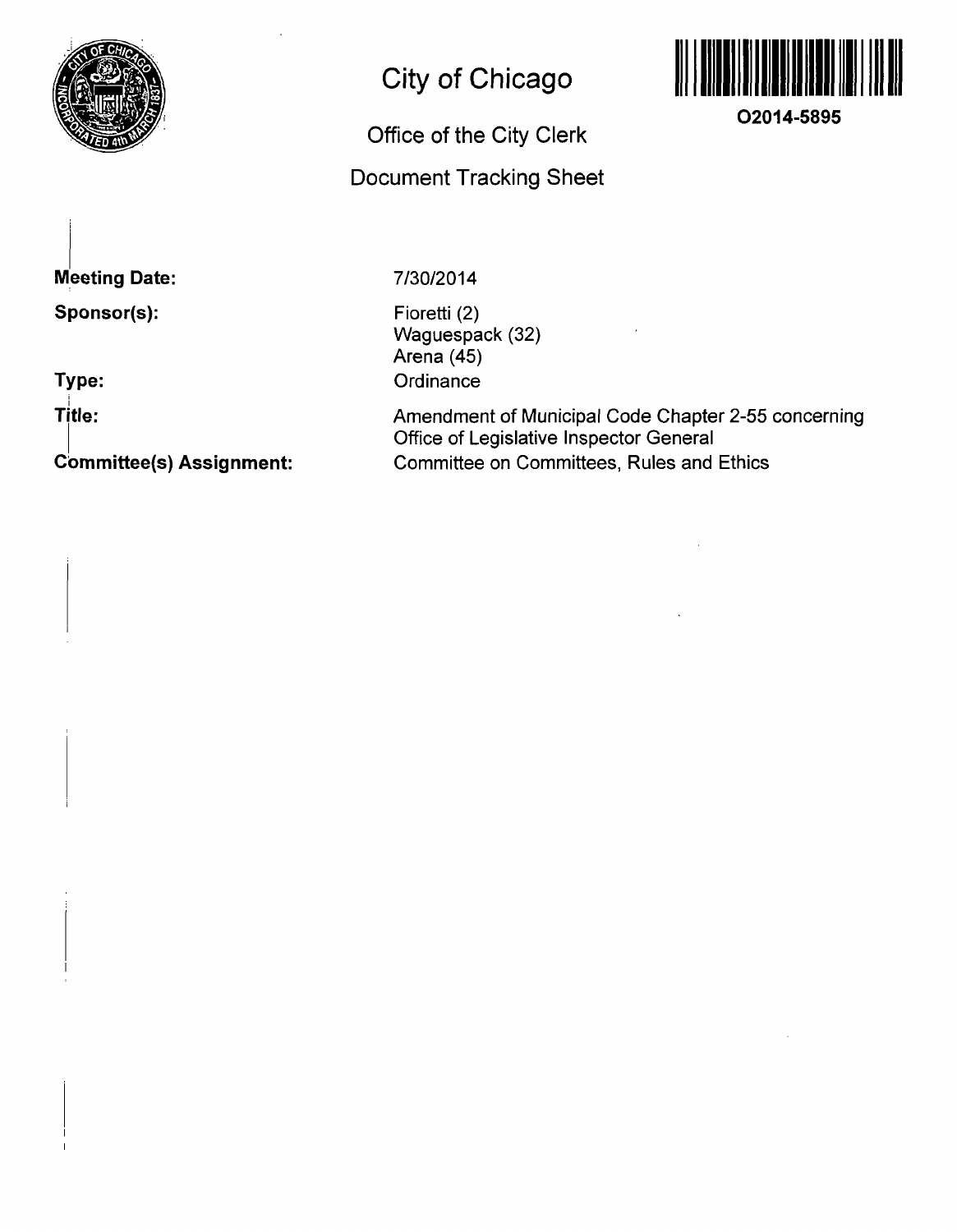Municipal Code of Chicago

# **CHAPTER 2-55 OFFICE OF LEGISLATIVE INSPECTOR GENERAL**

- 2-55-010 Definitions.
- 2-55-020 Establishment Composition.
- 2-55-030 Legislative Inspector General Appointment and qualifications.
- 2-55-040 Term of office.
- 2-55-050 Removal from office.
- 2-55-060 Powers and duties.
- 2-55-070 Complaints to be verified by certification.
- 2-55-080 Complaints against aldermen, city council employees and lobbyists.
- 2-55-090 Scope of investigation.
- 2-55-100 Cooperation in investigations.
- 2-55-110 Investigation by other agencies.
- 2-55-120 Statute of limitations on investigations.
- 2-55-130 Obstructing or interfering with investigations Penalty.
- $2-55-140$  False claims Penalty.
- 2-55-150 Severability.

### 2-55-010 Definitions.

"City council employee" shall mean an individual employed by an alderman or a city council committee, whether part-time or full-time, including an individual retained as an independent contractor.

(Added Coun. J. 5-12-10, p. 92409, § 2)

#### 2-55-020 Establishment – Composition.

There is hereby established an independent office of the legislative inspector general. The office of the legislative inspector general shall include an inspector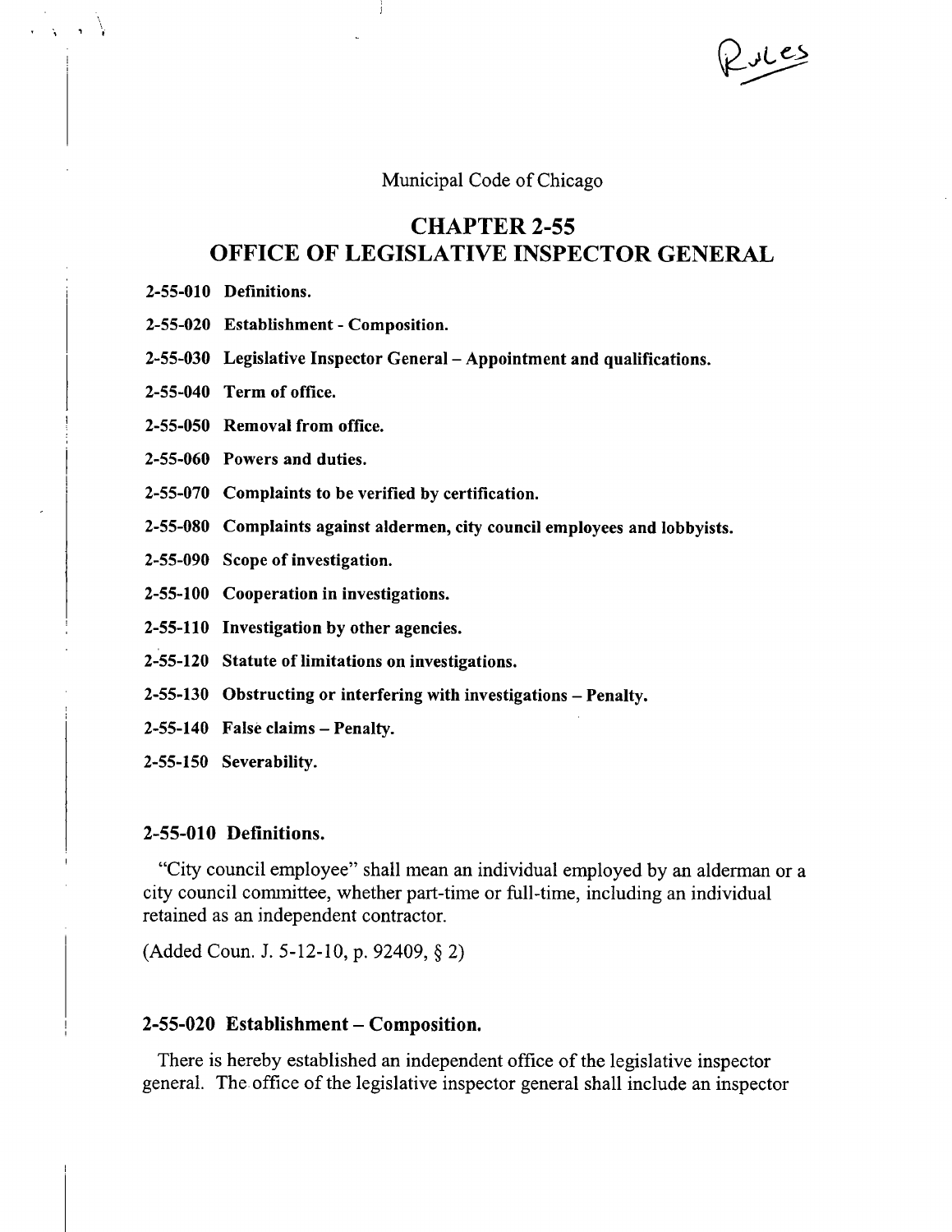general and such deputies, assistants and other employees as may be provided for in the annual appropriation ordinance.

(Added Coun. J. 5-12-10, p. 92409, § 2)

# **2-55-030 Legislative Inspector General - Appointment and qualifications.**

(a) The legislative inspector general shall be appointed by a vote of two-thirds (2/3) of all the aldermen entitled by law to be elected solely on the basis of integrity and demonstrated ability. The committee on committees, rules and ethics shall create a Blue Ribbon Panel of five members to diligently search out qualified candidates for the legislative inspector general and make recommendations to the city council. The Blue Ribbon Panel shall consist of members of the community who have exhibited the highest moral character, integrity and/or demonstrated a commitment to public service, including but not limited to, deans of colleges, retired judges, and directors of neighborhood, civic and/or community organizations.

(b) The legislative inspector general shall have the following minimum qualifications:

(1) has not been convicted of any felony under the laws of the state of Illinois, another state, or the United States; and

(2) has a minimum of ten years of federal, state, or local govemment experience as a law enforcement officer, attomey or judge.

(c) No legislative inspector general or employee of the office of legislative inspector general may, during his or her term of appointment or employment: (i) hold, or become candidate for, any other elective or appointed public office except for appointments to govemmental advisory boards or study commissions or as otherwise expressly authorized by law; or (ii) actively participate in any campaign for any elective office.

(d) The legislative inspector general shall pledge in writing, at the time of his appointment, that, for two years after the termination of his appointment for any reason, the legislative inspector general shall not: (i) become a candidate for any elected public office which includes the City of Chicago in its geographic jurisdiction; or (ii) hold any elected public office which includes in the City of Chicago in its geographic jurisdiction.

(e) Neither the legislative inspector general nor any employee of the office of legislative inspector general shall engage in any political activity as defined in Chapter 2-156.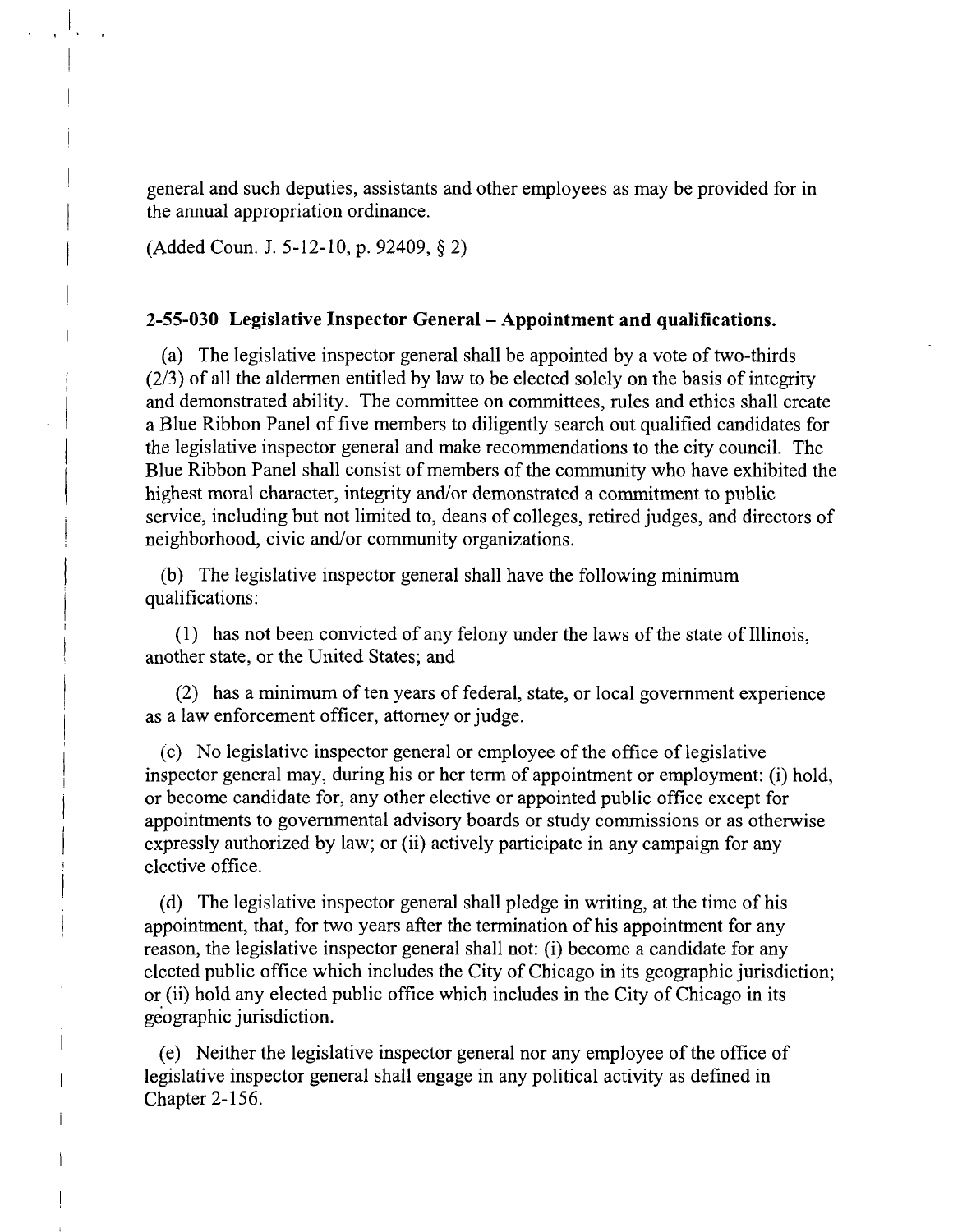(f) This section shall not apply to the legislative inspector general or any employee of the legislative inspector general to the extent that it is inconsistent with any law or regulation of the United States or the State of Illinois that preempts home rule.

(Added Coun. J. 5-12-10, p. 92409, § 2; Amend Coun. J. 2-13-13, p. 46730, § 2)

# 2-55-040 Term of office.

The legislative inspector general shall be appointed for a term of four years, which may be renewed at the discretion of the city council by a vote of two-thirds (2/3) of all the aldermen entitled by law to be elected.

(Added Coun. J. 5-12-10, p. 92409, § 2)

#### **2-55-050 Removal from office.**

The legislative inspector general may be removed prior to the expiration of his term only for cause and in accordance with the provisions of this section. The city council shall give written notice to the legislative inspector general of the cause of his intended removal. Within ten days after receipt of the notice, the legislative inspector general may file with the committee on committees, rules and ethics a request for a hearing on the cause for removal. If no such request is made within ten days, the legislative inspector general shall be deemed to have resigned his office as of the tenth day after receipt of the notice of intended removal. If such a request is made, the committee on committees, rules and ethics shall convene a hearing on the cause for removal of the legislative inspector general, at which the legislative inspector general may appear, be represented by counsel and be heard. The hearing shall be convened within ten days after receipt of the request therefor and conclude within fourteen days thereafter. The city council's notice of intended removal shall constitute the charge against the legislative inspector general. Removal of the legislative inspector general for cause after the hearing shall require the affirmative vote of a majority of the members of the city council then holding office.

(Added Coun. J. 5-12-10, p. 92409, § 2)

#### **2-55-060 Powers and duties.**

The legislative inspector general shall have jurisdiction over all aldermen and city council employees. In addition to other powers and duties specifically mentioned in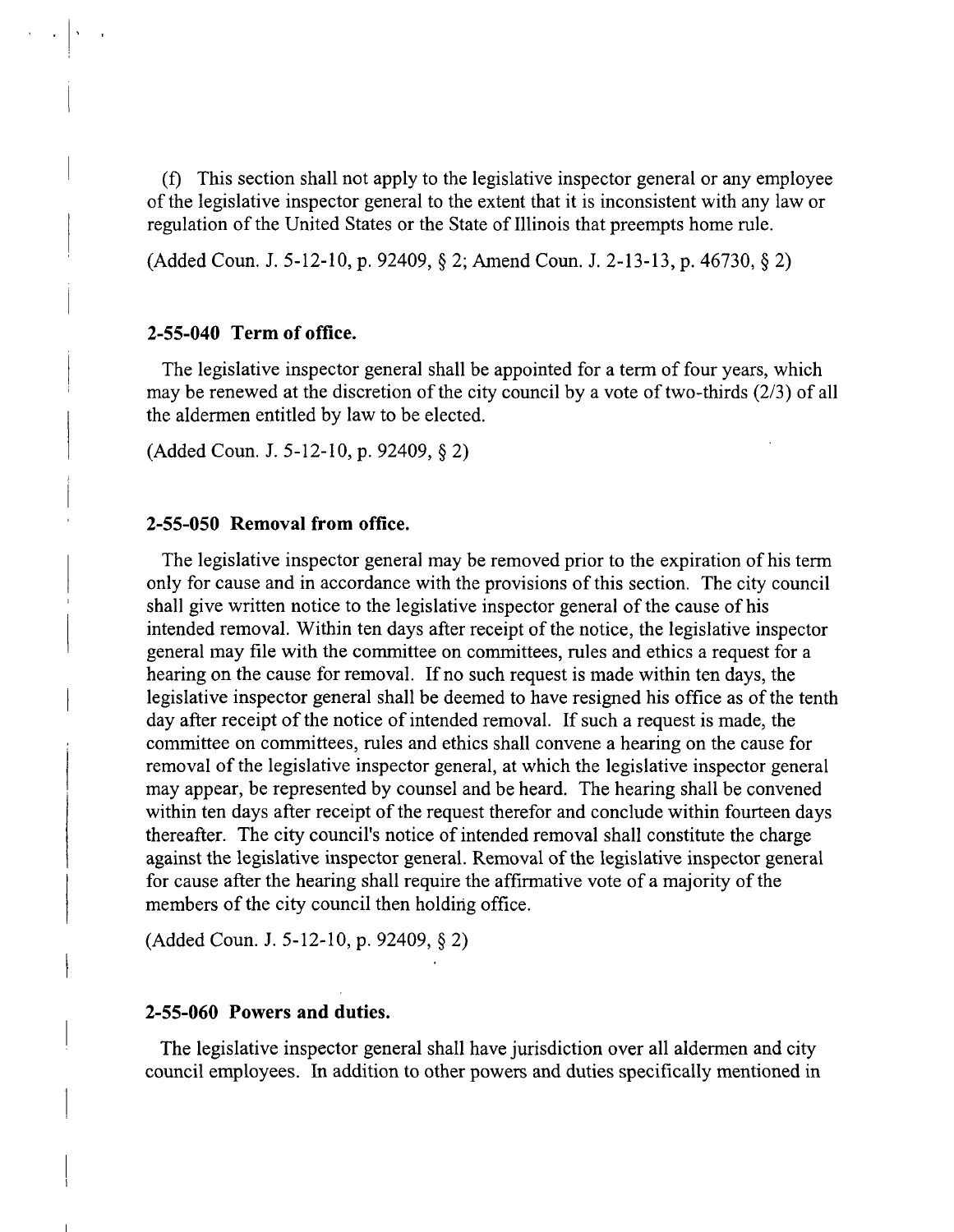Chapters 2-55 and 2-156, the legislative inspector general shall have the following powers and duties:

(a) The legislative inspector general's powers and duties shall extend to misconduct conceming, but not limited to: (i) the improper receipt of gifts or favors; (ii) the improper receipt of money or other thing of value for advice or assistance on matters conceming city business; (iii) the improper and unauthorized use of city property; (iv) any violation of state or municipal campaign finance regulations; (v) the improper use or disclosure of confidential infonnation; (vi) conflicts of interest not properly disclosed; (vii) the improper solicitation or acceptance of political contributions; (viii) the improper use of one's position to influence any city govemment decision or action; and/or (ix)the breach of one's fiduciary duty to the city;

(b) To investigate allegations of misconduct against aldermen, city council employees, and lobbyists engaged in the lobbying of aldermen or city council employees, in response to a complaint or investigation conducted on the legislative inspector general's own initiative, in order to detect and prevent misconduct, inefficiency and waste within the programs and operations of the city council;

(c) To issue subpoenas to compel the attendance of witnesses for purposes of examination and the production of documents and other items for inspection and/or duplication when conducting an investigation in accordance with this chapter, if the testimony of the witness or the documents or items sought by the subpoena are relevant to the investigation;

(1) A subpoena shall be served in the same manner as subpoenas issued under the Rules of the Illinois Supreme Court to compel appearance of a deponent, and subject to the same witness and mileage fees fixed by law for such subpoenas.

(2) A subpoena issued under this section shall identify the person to whom it is directed and the documents or other items sought thereby, if any, and the date, time and place for the appearance of the witness and production of the documents or other items described in the subpoena. In no event shall the date for examination or production be less than seven days after service of the subpoena.

(3) No later than the time for appearance or production required by the subpoena, the person to whom the subpoena is directed may object to the subpoena, in whole or in part. The objection shall be in writing, delivered to the legislative inspector general, and shall specify the grounds for the objection. For seven days after receipt of a timely objection to a subpoena, the legislative inspector general shall take no action to enforce the subpoena or to initiate prosecution of the person to whom the subpoena is directed. During this seven day period, the legislative inspector general shall consider the grounds for the objection and may attempt to resolve the objection through negotiation with the person to whom the subpoena is directed. The seven day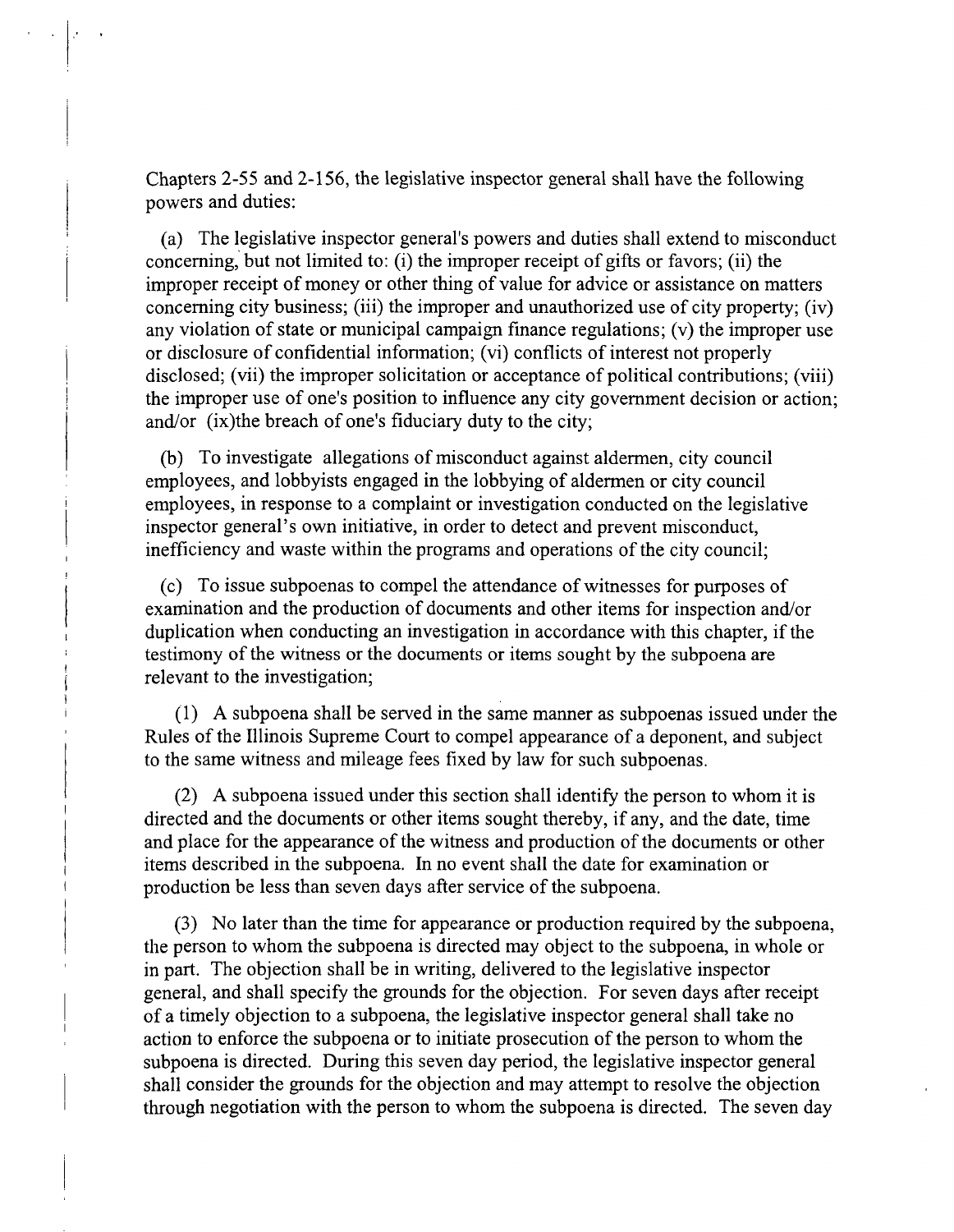period may be extended by the legislative inspector general in order to allow the completion of any negotiations. The extension shall be made in writing addressed to the person to whom the subpoena is directed, and shall specify the date on which the negotiation period will end. Negotiations may include such matters as the scope of the subpoena and the time, place and manner of response thereto. The filing of an objection to a subpoena, and negotiations pursuant to an objection, shall not constitute refusal to comply with the subpoena, or interference with or obstruction of an investigation.

(d) To prepare and present reports to the board of ethics in accordance with Section 2-55-080;

(e) To promulgate rules for the conduct of investigations, including procedural rules consistent with the requirements of due process of law<sup>8</sup> provided, however, that no such mles and regulations shall become effective until forty-five days after their submission to the city council and, provided further, that no such mles and regulations shall become effective if, during said forty-five day period, the city council, by majority vote of aldermen entitled by law to be elected, acts to disapprove said rules and regulations;

(f) To prepare and publish, from time to time but at least semi-annually, reports summarizing the legislative inspector general's activities and to present such reports to the committee on committees, mles and ethics, including the number of complaints for which the legislative inspector general declined to petition the board for a finding of reasonable cause in accordance with subsection (b) of this section and the reasons for such declination, the number of investigations initiated but discontinued and the reasons for such discontinuations, and the number of complaints referred to other agencies pursuant to subsection (g) of this section and the name of such agencies. Provided, however, that if all of the following three circumstances are present with regard to a complaint referred to another agency by the legislative inspector general, then he may delay including in his reports any infonnation related to that complaint until after the conclusion of the investigation associated with that complaint: (i) the complaint addresses potential criminal conduct and has been referred to a state or federal law enforcement agency, and (ii) the investigation of the conduct at issue is ongoing, and (iii) in the judgment of the legislative inspector general, public disclosure of the referral would compromise the effectiveness of the investigation; and

(g) To refer to the city's office of inspector general or the appropriate sister agency complaints against all persons over whom the legislative inspector general lacks jurisdiction;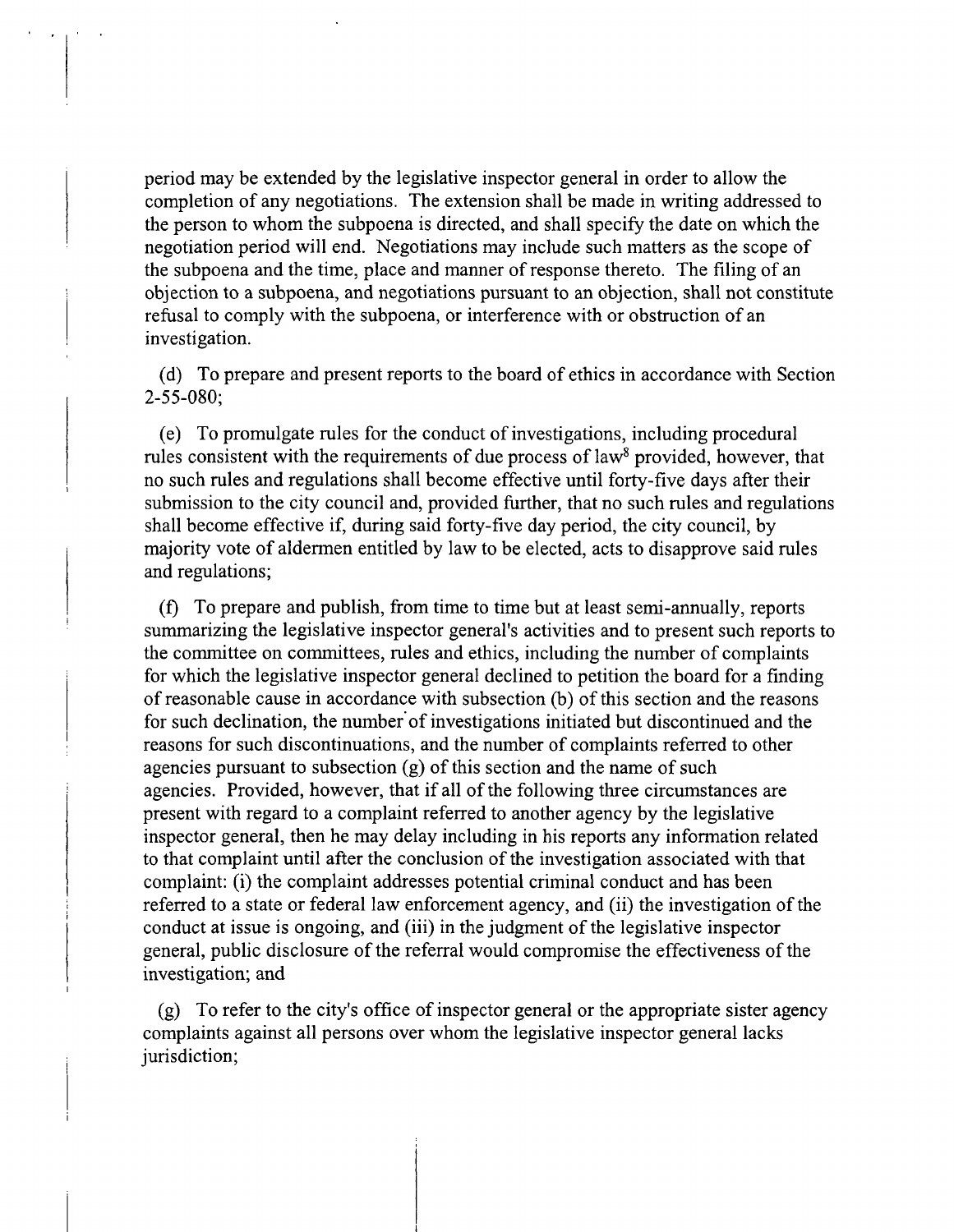(h) To request information related to an investigation from any employee, officer, agent or licensee of the city;

(i) To promote economy, efficiency, effectiveness and integrity in the administration of the programs and operations of the city council by reviewing programs, identifying any inefficiencies, waste and potential for misconduct therein, and recommending to the city council policies and methods for the elimination of inefficiencies and waste, and the prevention of misconduct;

(j) To administer oaths and to examine witnesses under oath;

(k) To have the authority to monitor any employment actions under any instituted hiring plan and related policies and procedures, co-extensive with the power granted to the Inspector General, to the extent that any hiring plans are applicable to city council employees

(Added Coun. J. 5-12-10, p. 92409, § 2; Amend Coun. J. 2-13-13, p. 46730, § 2)

# **2-55-070 Complaints to be verified by certification.**

(a) A complaint alleging misconduct against an aldennan or city council employee must be verified by certification, if the complainant is available and willing to sign the complaint. The several matters stated in the complaint shall be stated positively based upon facts adduced in the complaint.

(b) The person having knowledge of the matters stated in the complaint shall subscribe to a certification in substantially the following form: "Under penalties as provided by law pursuant to Section 2-55-140 of the Municipal Code of Chicago, the undersigned certifies that the statements set forth in this instrument are true and correct, except as to matters therein stated to be on information and belief and as to such matters the undersigned certifies as aforesaid that he verily believes the same to be tme."

(c) Any complaint certified in accordance with this section may be used in the same manner and with the same force and effect as though subscribed and swom to under oath.

(d) Any person who intentionally makes a false statement, material to the investigation, in any complaint alleging misconduct against an alderman or city council employee, which is certified by such person in accordance with this section, shall be guilty of knowingly fumishing false statements or misleading information and shall be subject to the penalties listed in Section 2-55-140.

(Added Coun. J. 5-12-10, p. 92409, § 2)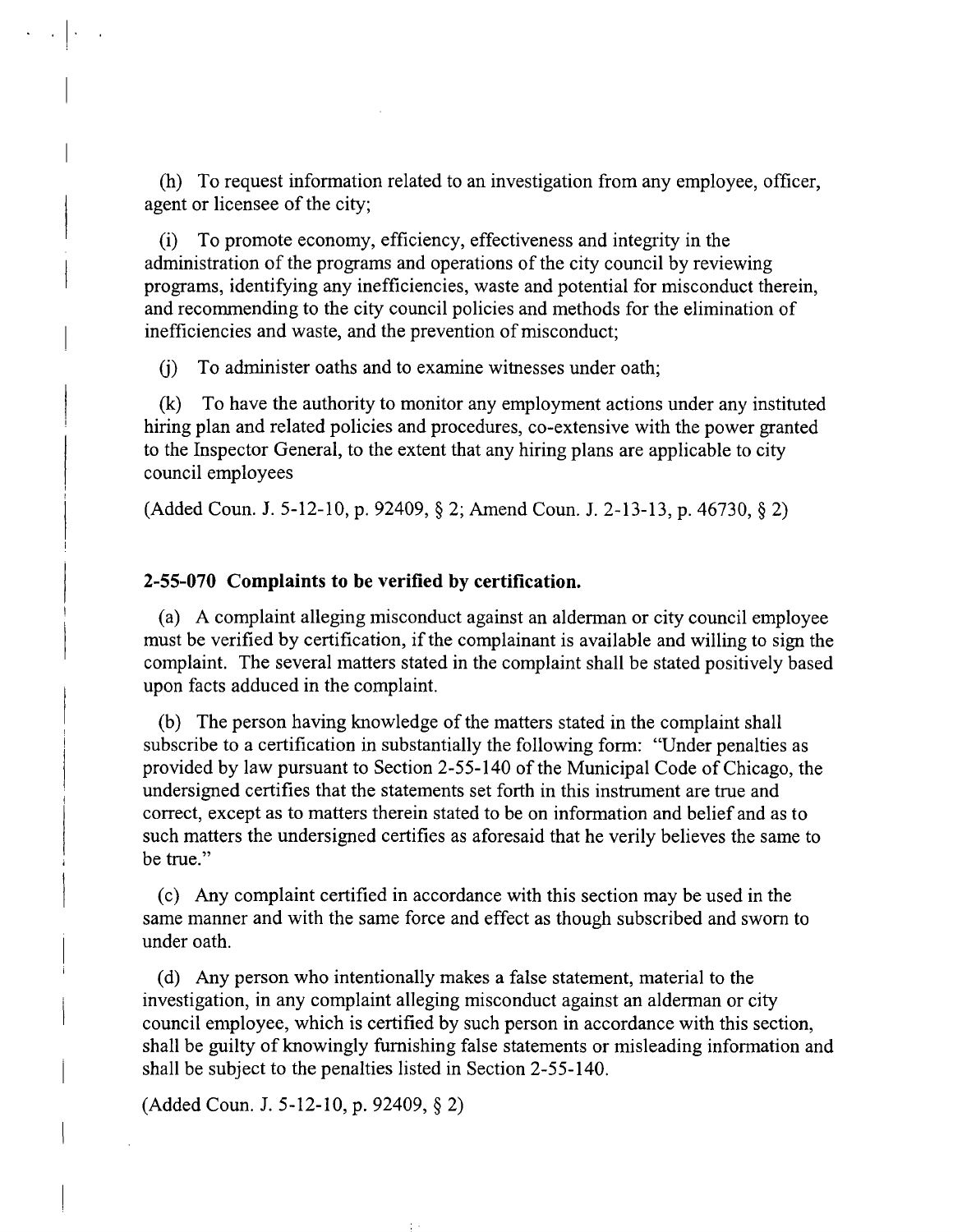# **2-55-080 Complaints against aldermen, city council employees and lobbyists.**

(a) Prior to requesting a finding of probable cause by the Board of Ethics, the legislative inspector general shall give the subject of the investigation notice of the substance of the complaint and an opportunity to present such written information as the subject may desire, including the names of any witnesses the subject wishes to have interviewed by the legislative inspector general.

(d) At the conclusion of his investigation, the legislative inspector general may only: (1) dismiss the matter and close the investigation based on a finding that the alleged violation is not sustained; or (2) refer the matter to the appropriate law enforcement authority, if he reasonably believes that the alleged misconduct would violate a criminal statute; or (3) request a probable cause finding in accordance with Section 2-156-385.

(e) Except as otherwise provided in this chapter, complaints submitted to the legislative inspector general, investigation files, and reports on investigations as well as the identity of any complainant, witness, informant or person investigated shall be confidential in accordance with Section 2-156-400.

(f) Before the legislative inspector general interviews a person subject to investigation or a subpoena in relation to a matter under his jurisdiction, he shall inform the person of that person's right to be represented by counsel at the interview.

(g) The legislative inspector general shall conclude his investigation of any violation of Chapter 2-156 under his jurisdiction no later than two years from the date of initiating the investigation; provided, however, that any period of time during which he has suspended his investigation in accordance with Section 2-55-110, or any time period during which the person under investigation has taken affirmative action to conceal evidence or delay the investigation, shall not count towards the two-year period. Notwithstanding any tolling or suspension of time applied, investigations by the legislative inspector general under this Chapter are subject to an absolute four-year time limit from the date of initiation.

(Added Coun. J. 5-12-10, p. 92409, § 2; Amend Coun. J. 7-25-12, p. 31123, § 2; Amend Coun. J. 2-13-13, p. 46730, § 2)

# **2-55-090 Scope of investigation.**

The legislative inspector general's investigation may include:

(a) Requests for additional infonnation from the complainant: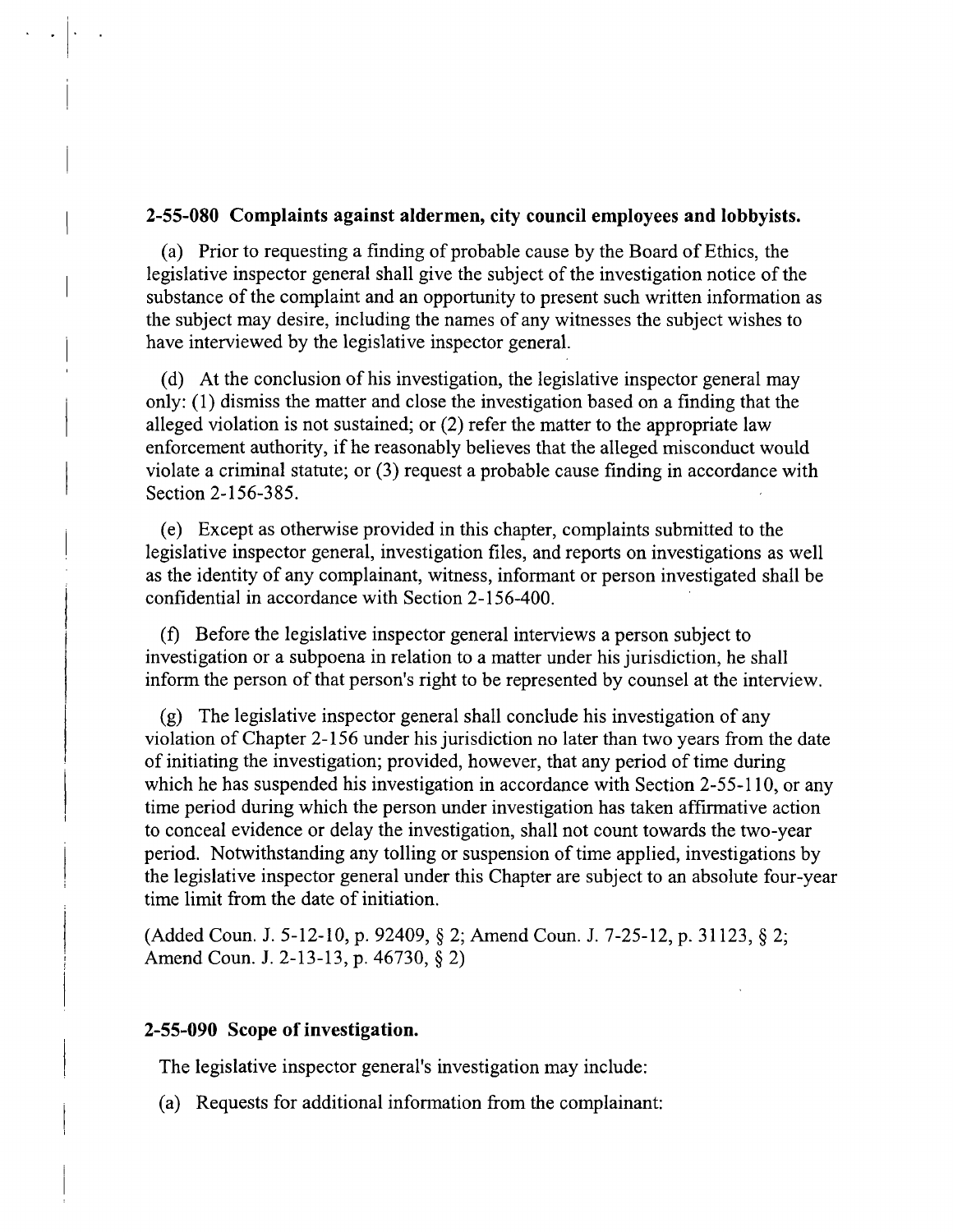(b) Requests for cooperation from City officers, employees, departments, agencies, contractors, subcontractors and licensees reasonably related to the subject of the investigation;

(c) Interviews with or requests for information from the complainant, respondent or any other person reasonably related to the investigation; and

(d) The issuance of subpoenas, in accordance with Section 2-55-060.

(Added Coun. J. 5-12-10, p. 92409, § 2)

#### **2-55-100 Cooperation in investigations.**

It shall be the duty of every officer, employee, department, agency, contractor, subcontractor and licensee of the city, and every applicant for certification of eligibility for a city contract or program, to cooperate with the legislative inspector general in any investigation undertaken pursuant to this chapter. Each department's premises, equipment, personnel, books, records and papers shall be made available as soon as practicable to the legislative inspector general. Every city contract and every bid, proposal, application or solicitation for a city contract, and every application for certification of eligibility for a city contract or program shall contain a statement that the person understands and will abide by all provisions of this chapter.

(Added Coun. J. 5-12-10, p. 92409, § 2)

#### **2-55-105 Retaliation prohibited.**

No person shall retaliate against, punish or penalize any other person for complaining to, cooperating with, or assisting the inspector general in the performance of his office.

#### **2-55-110 Investigation by other agencies.**

(a) If the legislative inspector general is reliably informed that a matter under investigation is also under investigation by a law enforcement agency, the legislative inspector general shall suspend his investigation. The legislative inspector general may reinstate his investigation upon the conclusion of the investigation by the law enforcement agency.

(b) If the legislative inspector general has a reasonable basis for concluding that an investigation has revealed criminal conduct, the legislative inspector general shall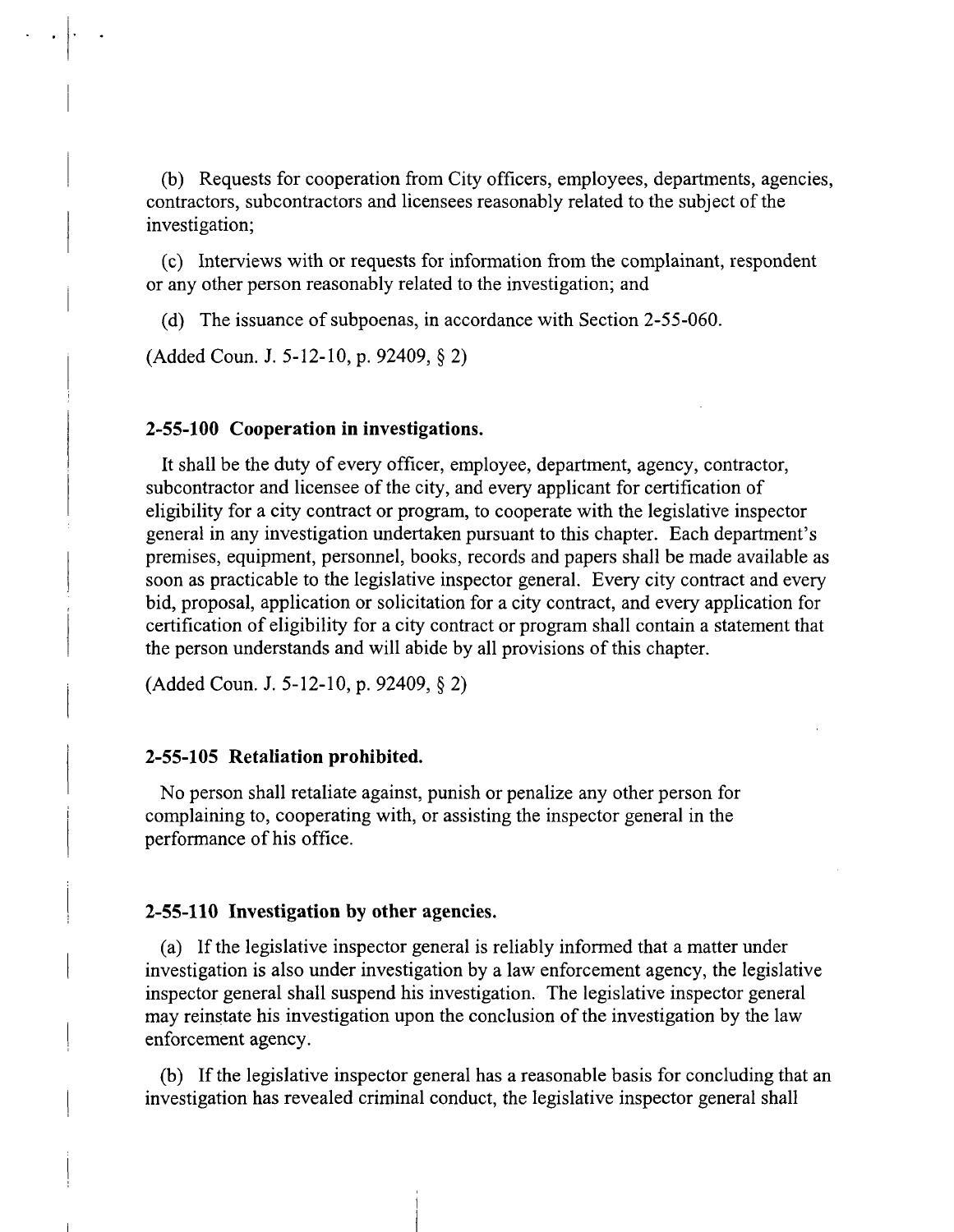suspend his investigation and refer the matter to the appropriate law enforcement authority, and suspend his investigation.

(Added Coun. J. 5-12-10, p. 92409, § 2; Amend Coun. J. 2-13-13, p. 46730, § 2)

### **2-55-120 Statute of limitations on investigations.**

An investigation may not be initiated more than two years after the most recent act of the alleged misconduct.

(Added Coun. J. 5-12-10, p. 92409, § 2)

# **2-55-130 Obstructing or interfering with investigations - Penalty.**

No person shall wilfully refuse to comply with a subpoena issued by the legislative inspector general, or otherwise knowingly interfere with or obstmct an investigation authorized by this chapter and conducted by an announced investigator of the office of the legislative inspector general. Any person who wilfully violates the provisions of this section shall be subject to a fine of not less than \$300.00 and not more than \$500.00 for each such offense, and/or imprisonment for a period not exceeding six months. Each day that a violation continues shall constitute a separate and distinct offense. Actions seeking the imposition of a fine only shall be filed as quasi-criminal actions subject to the provisions of the Illinois Code of Civil Procedure, as amended. Actions seeking incarceration, or incarceration and a fine, shall be filed and prosecuted as misdemeanor actions under the procedure set forth in Section 1-2-1.1 of the Illinois Municipal Code, as amended.

(Added Coun. J. 5-12-10, p. 92409, § 2)

# **2-55-140 False claims - Penalty.**

Any person who makes a false statement, material to the issue or point in question, which he does not believe to be true, in any complaint relating to an investigation conducted by the legislative inspector general of an alderman or city council employee, and which is certified by such person in accordance with Section 2-55-070 shall be guilty of knowingly fumishing false statements or misleading information. Any person who violates this section shall be subject to a fine of not less than \$1,000.00 and not more than \$2,000.00 for each such offense, and/or imprisonment for a period not exceeding six months. Actions seeking the imposition of a fine only shall be filed as quasi- criminal actions subject to the provisions of the